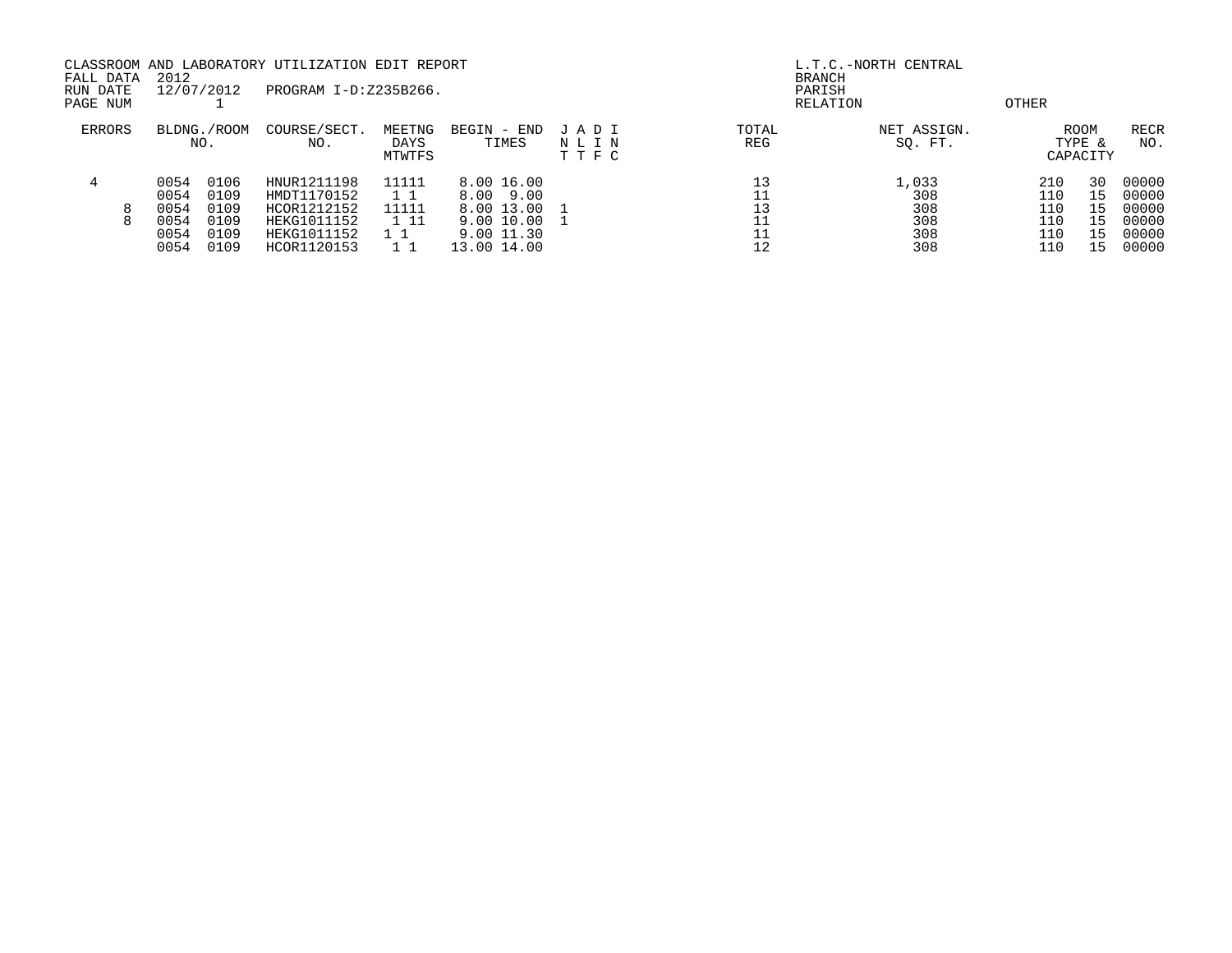## ERROR PAGE EXTRAL EXTRAL EXTRAL EXTRAL EXTRAL EXTRAL EXTRAL EXTRAL EXTRAL EXTRAL EXTRAL EXTRAL EXTRAL EXTRAL

- ERROR 1 CLASS AND LABORATORY UTILIZATION FILE DOES NOT MATCH WITH BLDGS AND ROOMS FILE. THE ROOM, BUILDING, AND CLASS FILES MUST ALL MATCH. IF THE ROOM NUMBER ON THE UTILIZATION IS CORRECT, THE ROOM SHOULD TO BE ADDED TO THE ROOM FILE.
- ERROR 2 THERE SHOULD BE AT LEAST ONE ENTRY IN THE DAYS-OF-WEEK-COURSE-MEETS FIELD.
- ERROR 3 BEGIN-END-TIME FIELDS MUST BE BETWEEN 06.00 AND 23.00
- ERROR 4 WARNING CLASS TIME EXCEEDS 5 HOURS. 1
- ERROR 5 ROOM TYPE INVALID FOR TEACHING CLASS, CLASSES CANNOT BE SCHEDULED IN ROOMS DESIGNATED AS CIRCULATION, CUSTODIAL OR MECHANICAL.
- ERROR 7 THE TOTAL REGISTRANTS FIELD MUST NOT BE BLANK OR ZEROS
- ERROR 8 WARNING EXCEEDS THE CAPACITY OF THE ROOM BY 50% (IF THIS IS A JOINT CLASS ITS REGISTRANTS ARE INCLUDED). 2 PLEASE CHECK THE CAPACITY OF THE ROOM AS IT APPEARS ON THE ROOM FILE.
- ERROR 9 UNLESS THERE IS A JOINT CLASS, ALTERNATE WEEKS OR INCONSISTENT MEETING TIMES, THERE SHOULD BE NO DUPLICATES.

| TOTAL ERRORS (INCLUDING WARNINGS)                                                                                                                                       |  |
|-------------------------------------------------------------------------------------------------------------------------------------------------------------------------|--|
| TOTAL NUMBER OF RECORDS READ<br>TOTAL NUMBER OF RECORDS ACCEPTED FOR SPACE UTILIZATION COMPUTATION<br>NUMBER OF JOINT-CLASS RECORDS<br>NUMBER OF ALTERATE WEEKS RECORDS |  |
| NUMBER OF DIFFERENT TIMES RECORDS                                                                                                                                       |  |

NUMBER OF INCONSISTENT RECORDS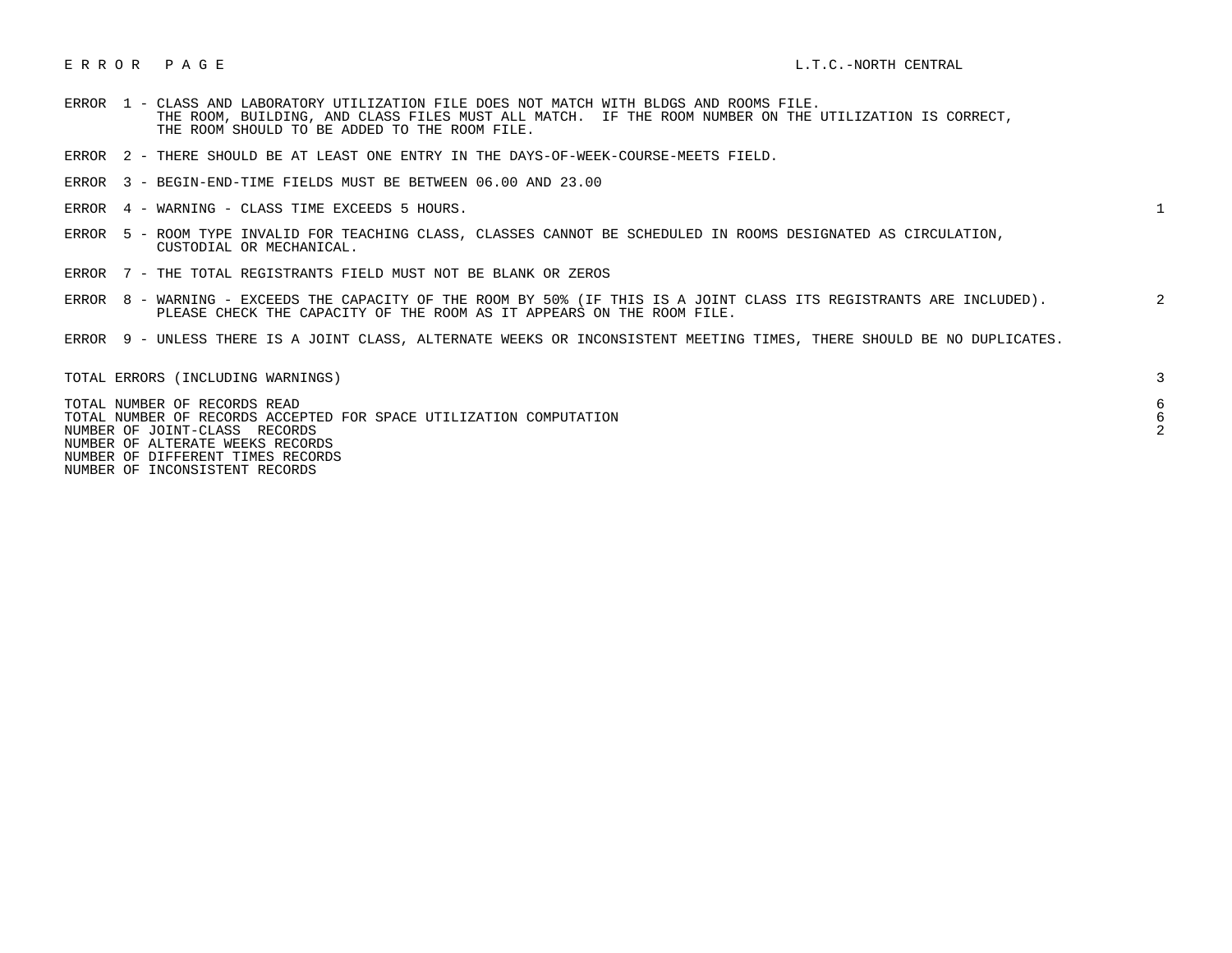|                                                                                      | DAY USE         | NIGHT USE       | тотаь           |
|--------------------------------------------------------------------------------------|-----------------|-----------------|-----------------|
|                                                                                      | $(0600 - 1700)$ | $(1700 - 2300)$ | $(0600 - 2300)$ |
| *CLASSROOM FACILITIES                                                                |                 |                 |                 |
| TOTAL NUMBER OF ROOMS                                                                |                 |                 | 4               |
| TOTAL NUMBER OF STATIONS (CAPACITY)                                                  |                 |                 | 65              |
| WEEKLY STUDENT CONTACT HOURS                                                         | 459             |                 | 459             |
| WEEKLY TOTAL OF ROOMS AVAILABLE - COUNTED IN HALF HOUR INCREMENTS                    | 360             | 200             | 560             |
| WEEKLY TOTAL OF ROOMS IN USE - COUNTED IN HALF HOUR INCREMENTS                       | 74              |                 | 74              |
| WEEKLY TOTAL OF STUDENT STATIONS AVAILABLE - COUNTED IN HALF HOUR INCREMENTS         | 5850            | 3250            | 9100            |
| WEEKLY TOTAL OF STATIONS AVAILABLE IN ROOMS IN USE - COUNTED IN HALF HOUR INCREMENTS | 1110            |                 | 1110            |
| WEEKLY TOTAL OF STATIONS IN USE - COUNTED IN HALF HOUR INCREMENTS                    | 918             |                 | 918             |
| PERCENT OF ROOMS IN USE TO ROOMS AVAILABLE                                           | 20.6            | $\cdot$ 0       | 13.2            |
| PERCENT OF STATIONS IN USE TO STATIONS AVAILABLE                                     | 15.7            | $\cdot$ 0       | 10.1            |
| PERCENT OF STATIONS IN USE TO STATIONS AVAILABLE IN OCCUPIED ROOMS                   | 82.7            | $\cdot$ 0       | 82.7            |
|                                                                                      |                 |                 |                 |
|                                                                                      | DAY USE         | NIGHT USE       | TOTAL           |
|                                                                                      | $(0600 - 1700)$ | $(1700 - 2300)$ | $(0600 - 2300)$ |
| CLASSROOM                                                                            |                 |                 |                 |
| TOTAL NUMBER OF ROOMS                                                                |                 |                 | 4               |
| TOTAL NUMBER OF STATIONS (CAPACITY)                                                  |                 |                 | 65              |
| WEEKLY STUDENT CONTACT HOURS                                                         | 459             |                 | 459             |
| WEEKLY TOTAL OF ROOMS AVAILABLE - COUNTED IN HALF HOUR INCREMENTS                    | 360             | 200             | 560             |
| WEEKLY TOTAL OF ROOMS IN USE - COUNTED IN HALF HOUR INCREMENTS                       | 74              |                 | 74              |
| WEEKLY TOTAL OF STUDENT STATIONS AVAILABLE - COUNTED IN HALF HOUR INCREMENTS         | 5850            | 3250            | 9100            |
| WEEKLY TOTAL OF STATIONS AVAILABLE IN ROOMS IN USE - COUNTED IN HALF HOUR INCREMENTS | 1110            |                 | 1110            |
| WEEKLY TOTAL OF STATIONS IN USE - COUNTED IN HALF HOUR INCREMENTS                    | 918             |                 | 918             |
| PERCENT OF ROOMS IN USE TO ROOMS AVAILABLE                                           | 20.6            | $\cdot$ 0       | 13.2            |
| PERCENT OF STATIONS IN USE TO STATIONS AVAILABLE                                     | 15.7            | $\cdot$ 0       | 10.1            |
| PERCENT OF STATIONS IN USE TO STATIONS AVAILABLE IN OCCUPIED ROOMS                   | 82.7            | $\cdot$ 0       | 82.7            |